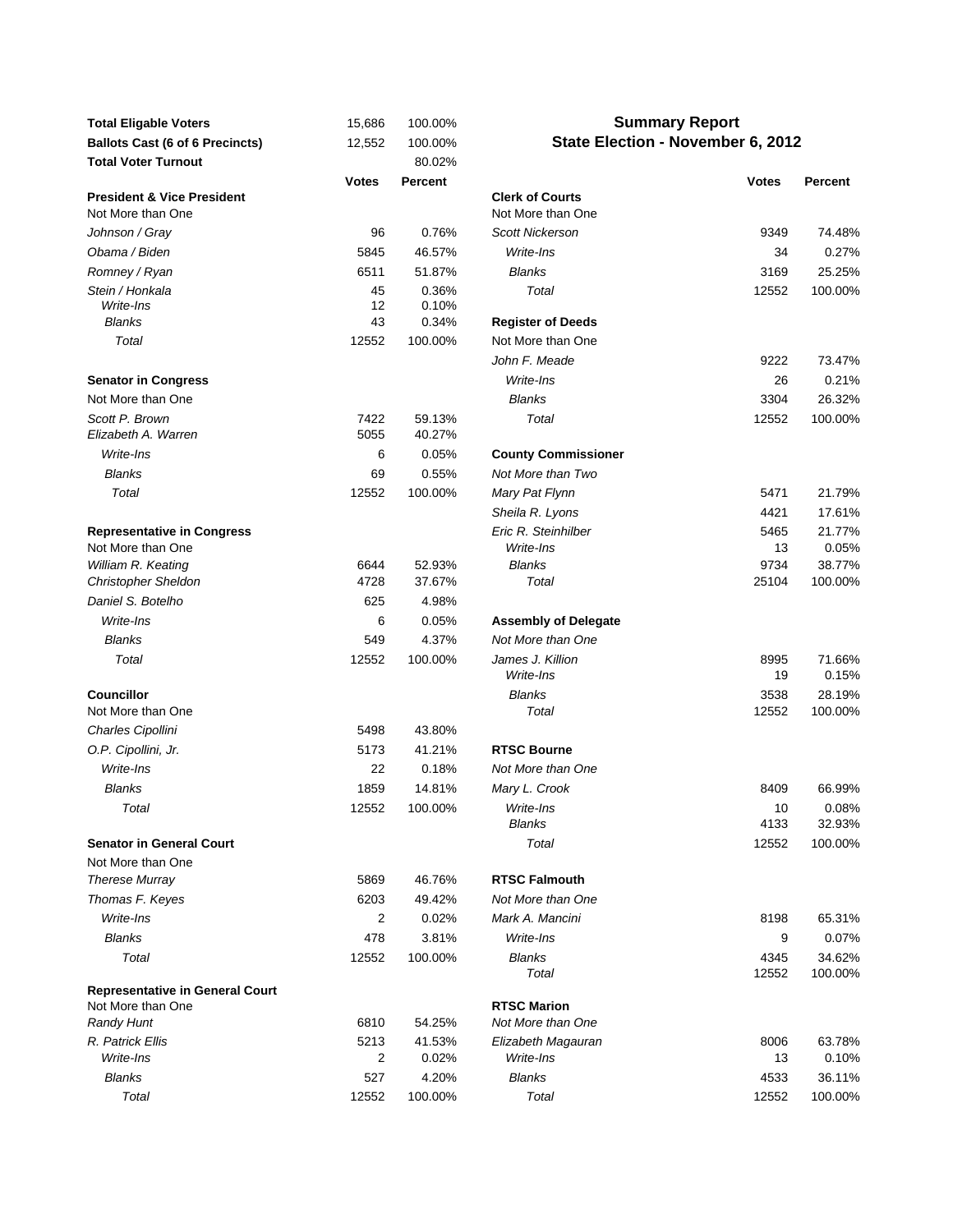| <b>Total Eligable Voters</b>           | 15,686 | 100.00% |
|----------------------------------------|--------|---------|
| <b>Ballots Cast (6 of 6 Precincts)</b> | 12,552 | 100.00% |
| <b>Total Voter Turnout</b>             |        | 80.02%  |
|                                        |        |         |
| <b>RTSC Sandwich</b>                   |        |         |
| Not More than One                      |        |         |
| Steven L. Chalke                       | 8394   | 66.87%  |
| Write-Ins                              | 10     | 0.08%   |
| <b>Blanks</b>                          | 4148   | 33.05%  |
| Total                                  | 12552  | 100.00% |
| <b>RTSC Wareham</b>                    |        |         |
| Not More than One                      |        |         |
| <b>Robert Fichtenmayer</b>             | 7894   | 62.89%  |
| Write-Ins                              | 10     | 0.08%   |
| <b>Blanks</b>                          | 4648   | 37.03%  |
| Total                                  | 12552  | 100.00% |
| <b>Question 1 - Right to Repair</b>    |        |         |
| Yes                                    | 9625   | 76.68%  |
| No                                     | 1443   | 11.50%  |
| <b>Blanks</b>                          | 1484   | 11.82%  |
| Total                                  | 12552  | 100.00% |
| <b>Question 2 - Assisted Suicide</b>   |        |         |
| Yes                                    | 5789   | 46.12%  |
| Nο                                     | 6371   | 50.76%  |
| Blanks                                 | 392    | 3.12%   |
| Total                                  | 12552  | 100.00% |
| Question 3 - Medical Marijuana         |        |         |
| Yes                                    | 6913   | 55.07%  |
| No                                     | 5252   | 41.84%  |
| <b>Blanks</b>                          | 387    | 3.08%   |
| Total                                  | 12552  | 100.00% |

## **State Election - November 6, 2012 Summary Report**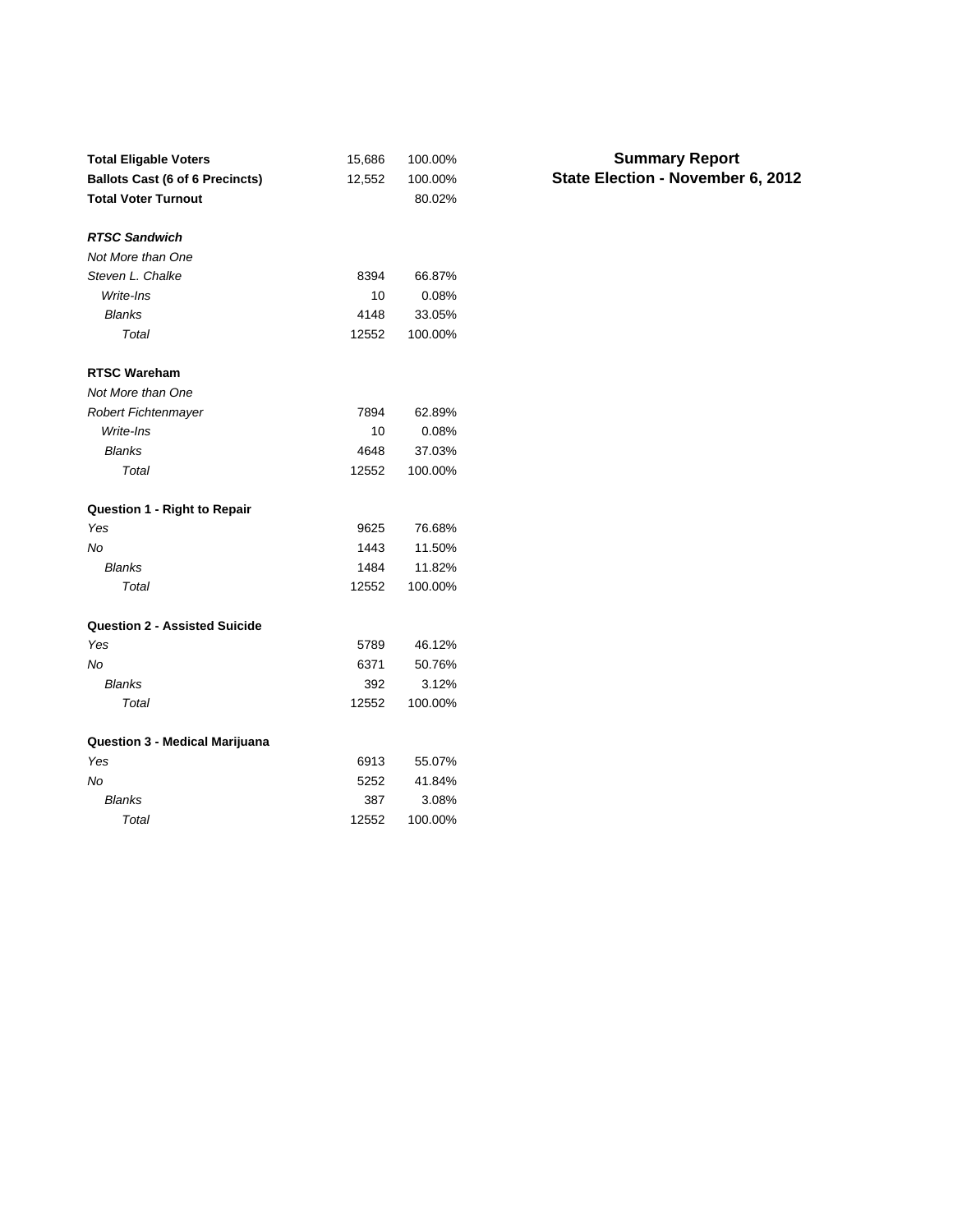## **State Election November 6, 2012**

15,686 **Total Ballots Cast:** 12,552 **Number of Eligable Voters** 

**% of Total Voters**

80.02%

| <b>PRECINCT</b>                              | $\mathbf{1}$ | $\overline{2}$ | $\overline{\mathbf{3}}$ | 4               | 5      | 6      | <b>Total Votes Cast   Grand Total</b> |       | % of Vote |
|----------------------------------------------|--------------|----------------|-------------------------|-----------------|--------|--------|---------------------------------------|-------|-----------|
| <b>OFFICES/CANDIDATES</b>                    |              |                |                         |                 |        |        |                                       |       |           |
| <b>Number of Eligible Voters by Precinct</b> | 2810         | 2766           | 2524                    | 2623            | 2542   | 2421   |                                       | 15686 |           |
| <b>Total Votes Cast</b>                      | 2314         | 2290           | 2048                    | 2056            | 1957   | 1887   | 12552                                 |       |           |
| <b>Percentage By Precinct</b>                | 82.35%       | 82.79%         | 81.14%                  | 78.38%          | 76.99% | 77.94% |                                       |       |           |
|                                              |              |                |                         |                 |        |        |                                       |       |           |
| <b>President &amp; Vice President</b>        |              |                |                         |                 |        |        |                                       |       |           |
| <b>Not More than One</b>                     |              |                |                         |                 |        |        |                                       |       |           |
| Johnson / Gray                               | 12           | 12             | 18                      | 12              | 16     | 26     | 96                                    | 96    | 0.76%     |
| Obama / Biden                                | 1242         | 1078           | 928                     | 956             | 874    | 767    | 5845                                  | 5845  | 46.57%    |
| Romney / Ryan                                | 1043         | 1186           | 1084                    | 1074            | 1051   | 1073   | 6511                                  | 6511  | 51.87%    |
| Stein / Honkala                              |              | 10             |                         |                 |        |        | 45                                    | 45    | 0.36%     |
| Write-Ins                                    |              |                |                         |                 |        |        | 12                                    | 12    | 0.10%     |
| <b>Blanks</b>                                |              | C              |                         | 10 <sup>l</sup> |        |        | 43                                    | 43    | 0.34%     |
| <b>Total</b>                                 | 2314         | 2290           | 2048                    | 2056            | 1957   | 1887   |                                       | 12552 | 100.00%   |
| <b>Number of Eligible Voters by Precinct</b> | 2810         | 2766           | 2524                    | 2623            | 2542   | 2421   |                                       | 15686 |           |
|                                              |              |                |                         |                 |        |        |                                       |       |           |
| <b>Total Votes Cast</b>                      | 2314         | 2290           | 2048                    | 2056            | 1957   | 1887   | 12552                                 |       |           |
| <b>Percentage By Precinct</b>                | 82.35%       | 82.79%         | 81.14%                  | 2055            | 76.99% | 77.94% |                                       |       |           |
| <b>Senator in Congress</b>                   |              |                |                         |                 |        |        |                                       |       |           |
| <b>Not More than One</b>                     |              |                |                         |                 |        |        |                                       |       |           |
| <b>Scott P. Brown</b>                        | 1202         | 1319           | 1260                    | 1229            | 1212   | 1200   | 7422                                  | 7422  | 59.13%    |
| Elizabeth A. Warren                          | 110          | 961            | 777                     | 810             | 727    | 679    | 5055                                  | 5055  | 40.27%    |
| <b>Write-Ins</b>                             |              |                |                         |                 |        |        |                                       |       | 0.05%     |
| <b>Blanks</b>                                |              |                | 10                      | 16              | 18     |        | 69                                    | 69    | 0.55%     |
| <b>Total</b>                                 | 2314         | 2290           | 2048                    | 2056            | 1957   | 1887   |                                       | 12552 | 100.00%   |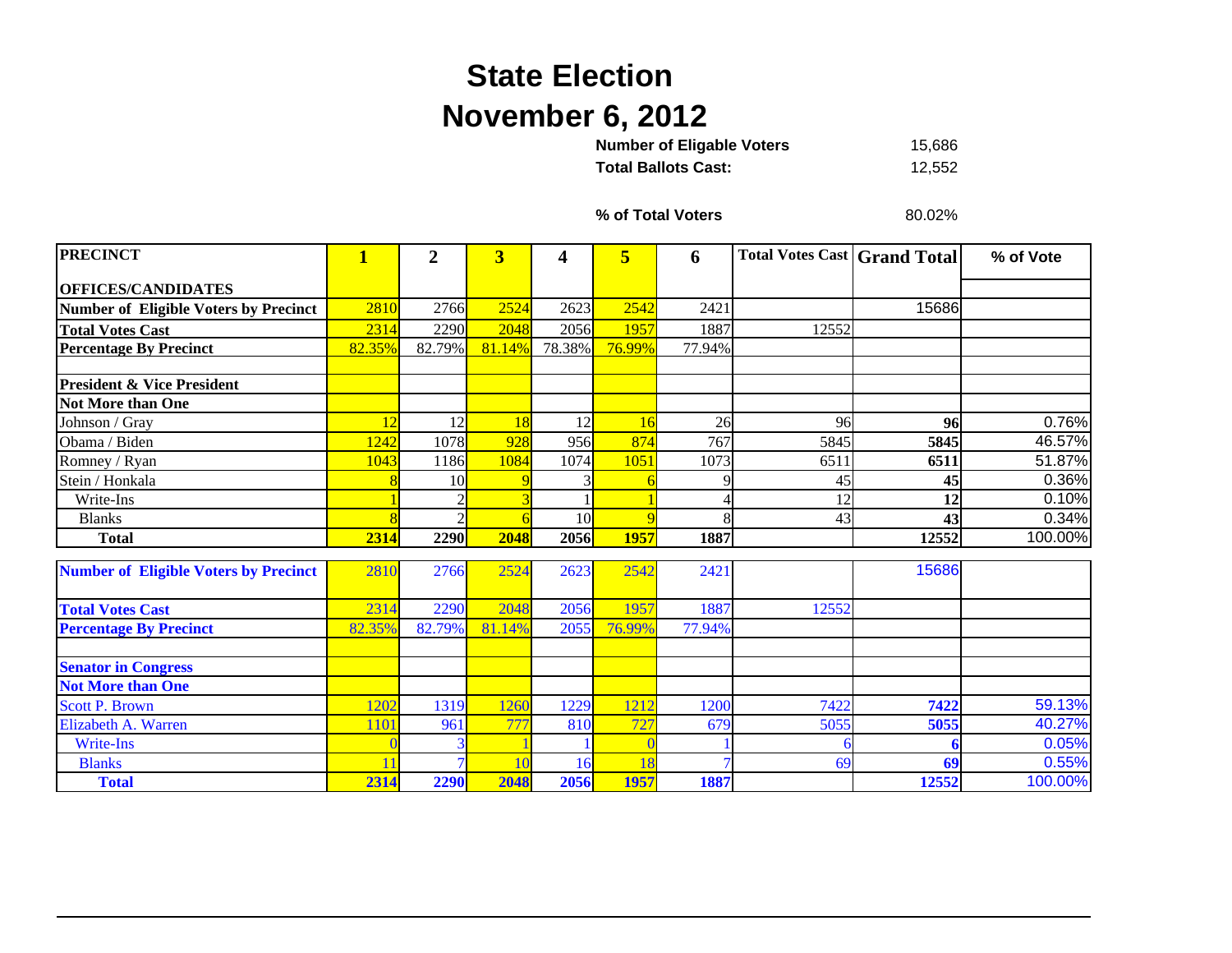| <b>Number of Eligible Voters by Precinct</b> | 2810            | 2766        | 2524   | 2623        | 2542   | 2421   |       | 15686 |         |
|----------------------------------------------|-----------------|-------------|--------|-------------|--------|--------|-------|-------|---------|
| <b>Total Votes Cast</b>                      | 2314            | 2290        | 2048   | 2056        | 1957   | 1887   | 12552 |       |         |
| <b>Percentage By Precinct</b>                | 82.35%          | 82.79%      | 81.14% | 78.38%      | 76.99% | 77.94% |       |       |         |
|                                              |                 |             |        |             |        |        |       |       |         |
| <b>Representative in Congress</b>            |                 |             |        |             |        |        |       |       |         |
| <b>Not More than One</b>                     |                 |             |        |             |        |        |       |       |         |
| William R. Keating                           | 336             | 1202        | 1067   | 1069        | 1016   | 954    | 6644  | 6644  | 52.93%  |
| Christopher Sheldon                          | 763             | 893         | 802    | <b>788</b>  | 713    | 769    | 4728  | 4728  | 37.67%  |
| Daniel S. Botelho                            | 05              | 99          | 84     | 104         | 130    | 103    | 625   | 625   | 4.98%   |
| Write-Ins                                    |                 |             |        |             |        |        |       |       | 0.05%   |
| <b>Blanks</b>                                | 10 <sup>1</sup> | 96          |        | 95          |        | 58     | 549   | 549   | 4.37%   |
| <b>Total</b>                                 | 2314            | <b>2290</b> | 2048   | <b>2056</b> | 1957   | 1887   |       | 12552 | 100.00% |

| <b>Number of Eligible Voters by Precinct</b> | 2810   | 2766   | 2524   | 2623   | 2542   | 2421   |               | 15686 |         |
|----------------------------------------------|--------|--------|--------|--------|--------|--------|---------------|-------|---------|
|                                              |        |        |        |        |        |        |               |       |         |
| <b>Total Votes Cast</b>                      | 2314   | 2290   | 2048   | 2056   | 957    | 1887   | 12552         |       |         |
| <b>Percentage By Precinct</b>                | 82.35% | 82.79% | 81.14% | 78.38% | 76.99% | 77.94% |               |       |         |
|                                              |        |        |        |        |        |        |               |       |         |
| <b>Councillor</b>                            |        |        |        |        |        |        |               |       |         |
| <b>Not More than One</b>                     |        |        |        |        |        |        |               |       |         |
| <b>Charles Cipollini</b>                     | 894    | 979    | 914    | 906    | 900    | 905    | 5498          | 5498  | 43.80%  |
| O.P. Cipollini, Jr.                          | 1033   | 926    | 827    | 863    | 774    | 750    | 5173          | 5173  | 41.21%  |
| Write-Ins                                    |        |        |        |        |        |        | $\mathcal{D}$ | 22    | 0.18%   |
| <b>Blanks</b>                                | 379    | 383    | 305    | 282    | 281    | 229    | 1859          | 1859  | 14.81%  |
| <b>Total</b>                                 | 2314   | 2290   | 2048   | 2056   | 1957   | 1887   |               | 12552 | 100.00% |

| Number of Eligible Voters by Precinct | 2810   | 2766   | 2524   | 2623        | 2542   | 2421   |       | 15686 |         |
|---------------------------------------|--------|--------|--------|-------------|--------|--------|-------|-------|---------|
|                                       |        |        |        |             |        |        |       |       |         |
| <b>Total Votes Cast</b>               | 2314   | 2290   | 2048   | 2056        | 1957   | 1887   | 12552 |       |         |
| <b>Percentage By Precinct</b>         | 82.35% | 82.79% | 81.14% | 78.38%      | 76.99% | 77.94% |       |       |         |
|                                       |        |        |        |             |        |        |       |       |         |
| <b>Senator in General Court</b>       |        |        |        |             |        |        |       |       |         |
| <b>Not More than One</b>              |        |        |        |             |        |        |       |       |         |
| <b>Therese Murray</b>                 | 1221   | 1081   | 937    | 930l        | 871    | 829    | 5869  | 5869  | 46.76%  |
| Thomas F. Keyes                       | 1005   | 1134   | 1024   | 1038I       | 1007   | 995    | 6203  | 6203  | 49.42%  |
| Write-Ins                             |        |        |        |             |        |        |       |       | 0.02%   |
| <b>Blanks</b>                         | 88     | 75     |        | <b>88</b>   | 79     | 62     | 478   | 478   | 3.81%   |
| <b>Total</b>                          | 2314   | 2290   | 2048   | <b>2056</b> | 1957   | 1887   |       | 12552 | 100.00% |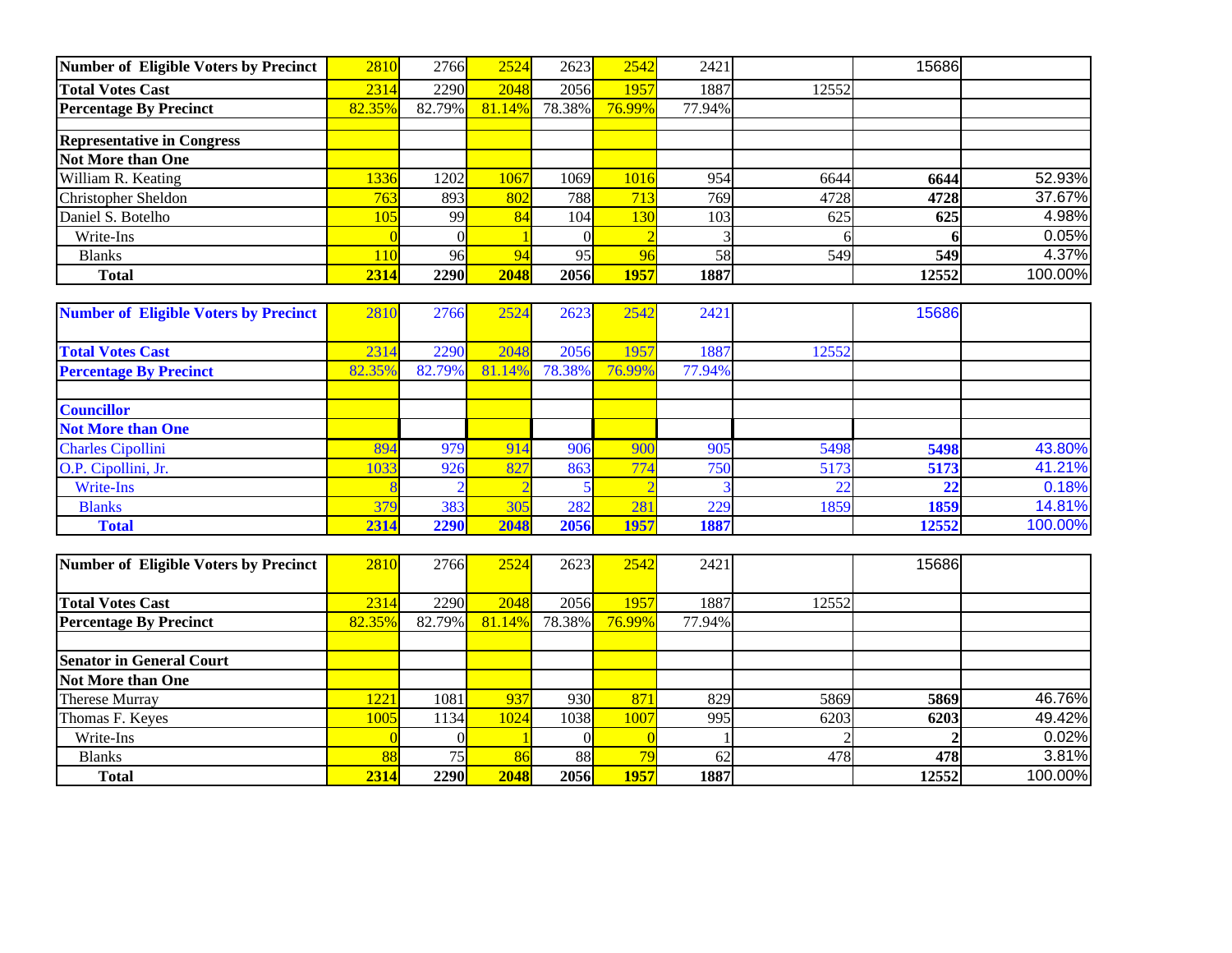| <b>Number of Eligible Voters by Precinct</b> | 281    | 2766   | 2524                    | 2623       | 2542   | 2421   |       | 15686 |         |
|----------------------------------------------|--------|--------|-------------------------|------------|--------|--------|-------|-------|---------|
|                                              |        |        |                         |            |        |        |       |       |         |
| <b>Total Votes Cast</b>                      | 2314   | 2290   | 2048                    | 2056       | 1957   | 1887   | 12552 |       |         |
| <b>Percentage By Precinct</b>                | 82.35% | 82.79% | 81.14%                  | 78.38%     | 76.99% | 77.94% |       |       |         |
|                                              |        |        |                         |            |        |        |       |       |         |
| <b>Representative in General Court</b>       |        |        |                         |            |        |        |       |       |         |
| <b>Not More than One</b>                     |        |        |                         |            |        |        |       |       |         |
| <b>Randy Hunt</b>                            | 1102   | 174    | 155                     | <b>150</b> | 105    | 1124   | 6810  | 6810  | 54.25%  |
| <b>R.</b> Patrick Ellis                      | 1114   | 1028   | 810                     | 804        | 759    | 698    | 5213  | 5213  | 41.53%  |
| Write-Ins                                    |        |        |                         |            |        |        |       |       | 0.02%   |
| <b>Blanks</b>                                | 98     | 88     | $\mathbf{O} \mathbf{O}$ | 101        | 93     | 65     | 527   | 527   | 4.20%   |
| <b>Total</b>                                 | 2314   | 2290   | 2048                    | 2056       | 1957   | 1887   |       | 12552 | 100.00% |

| Number of Eligible Voters by Precinct | 2810   | 2766        | 2524   | 2623        | 2542          | 2421   |       | 15686 |         |
|---------------------------------------|--------|-------------|--------|-------------|---------------|--------|-------|-------|---------|
|                                       |        |             |        |             |               |        |       |       |         |
| <b>Total Votes Cast</b>               | 2314   | 2290        | 2048   | 2056        | <b>1957</b>   | 1887   | 12552 |       |         |
| <b>Percentage By Precinct</b>         | 82.35% | 82.79%      | 81.14% | 78.38%      | <b>76.99%</b> | 77.94% |       |       |         |
|                                       |        |             |        |             |               |        |       |       |         |
| <b>Clerk of Courts</b>                |        |             |        |             |               |        |       |       |         |
| <b>Not More than One</b>              |        |             |        |             |               |        |       |       |         |
| <b>Scott Nickerson</b>                | 1612   | 1647        | [54]   | 1586L       | 1483          | 1480   | 9349  | 9349  | 74.48%  |
| Write-Ins                             |        |             |        |             |               |        | 34    | 34    | 0.27%   |
| <b>Blanks</b>                         | 696    | 636         | 495    | 466         | 474           | 402    | 3169  | 3169  | 25.25%  |
| <b>Total</b>                          | 2314   | <b>2290</b> | 2048   | <b>2056</b> | <b>1957</b>   | 1887   |       | 12552 | 100.00% |

| <b>Number of Eligible Voters by Precinct</b> | 281             | 2766   | 2524   | 2623   | 2542   | 2421   |       | 15686 |         |
|----------------------------------------------|-----------------|--------|--------|--------|--------|--------|-------|-------|---------|
|                                              |                 |        |        |        |        |        |       |       |         |
| <b>Total Votes Cast</b>                      | 2314            | 2290   | 2048   | 2056   | 1957   | 1887   | 12552 |       |         |
| <b>Percentage By Precinct</b>                | 82.35%          | 82.79% | 81.14% | 78.38% | 76.99% | 77.94% |       |       |         |
|                                              |                 |        |        |        |        |        |       |       |         |
| <b>Register of Deeds</b>                     |                 |        |        |        |        |        |       |       |         |
| <b>Not More than One</b>                     |                 |        |        |        |        |        |       |       |         |
| John F. Meade                                | 589             | 1630   | 1530   | 1556   | 1470   | 1447   | 9222  | 9222  | 73.47%  |
| Write-Ins                                    |                 |        |        |        |        |        | 26    | 26    | 0.21%   |
| <b>Blanks</b>                                | 72 <sub>h</sub> | 655    | 509    | 497    | 486    | 436    | 3304  | 3304  | 26.32%  |
| <b>Total</b>                                 | 2314            | 2290   | 2048   | 2056   | 1957   | 1887   |       | 12552 | 100.00% |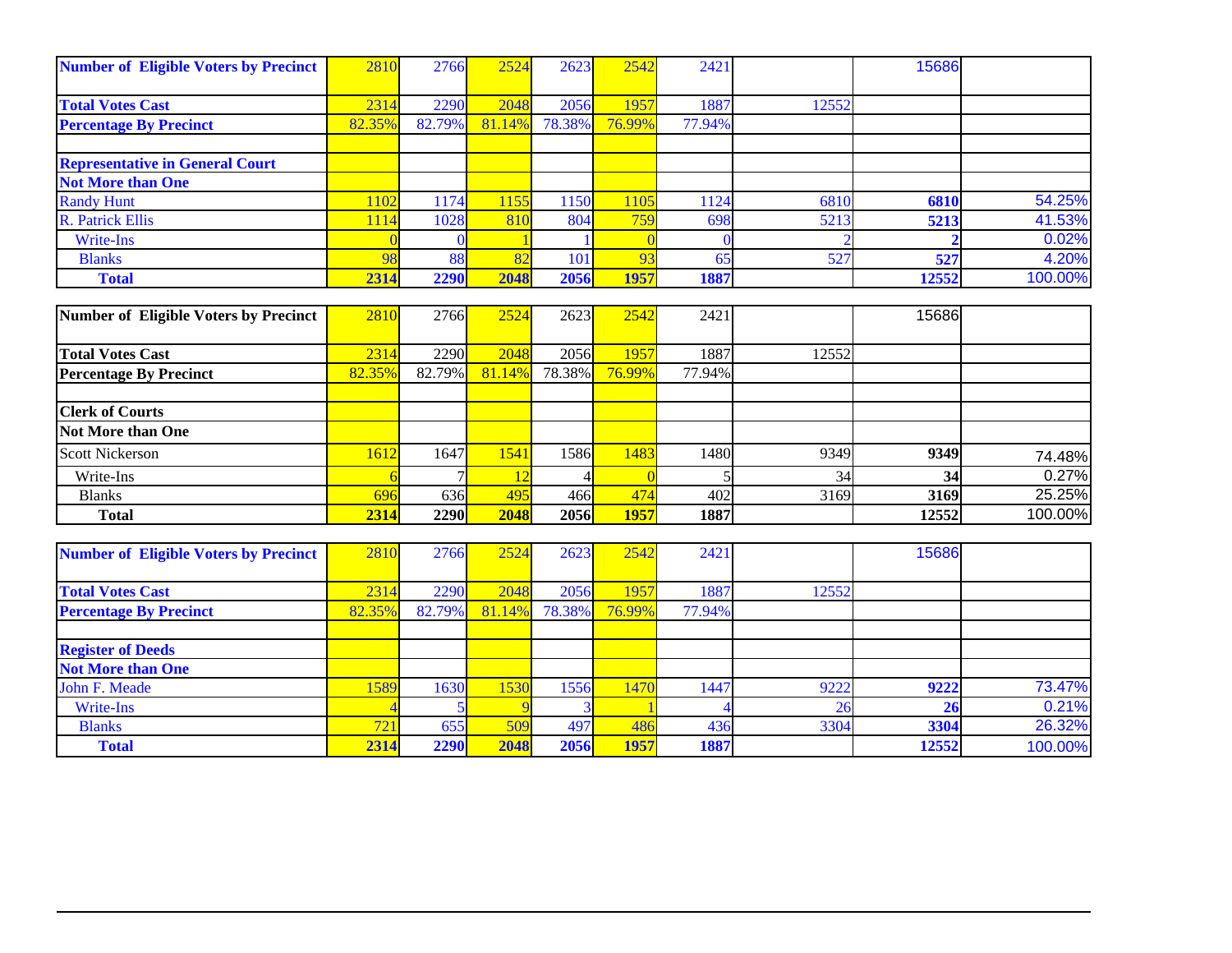| <b>Number of Eligible Voters by Precinct</b>             | 2810           | 2766           | 2524            | 2623           | 2542           | 2421           |       | 15686 |         |
|----------------------------------------------------------|----------------|----------------|-----------------|----------------|----------------|----------------|-------|-------|---------|
| <b>Total Votes Cast</b>                                  | 2314           | 2290           | 2048            | 2056           | 1957           | 1887           | 12552 |       |         |
| <b>Percentage By Precinct</b>                            | 82.35%         | 82.79%         | 81.14%          | 78.38%         | 76.99%         | 77.94%         |       |       |         |
|                                                          |                |                |                 |                |                |                |       |       |         |
| <b>County Commissioner</b>                               |                |                |                 |                |                |                |       |       |         |
| <b>Not More than Two</b>                                 |                |                |                 |                |                |                |       |       |         |
| Mary Pat Flynn                                           | 1096           | 993            | 898             | 908            | 814            | 762            | 5471  | 5471  | 21.79%  |
| Sheila R. Lyons                                          | 861            | 862            | 736             | 705            | 681            | 576            | 4421  | 4421  | 17.61%  |
| Eric R. Steinhilber                                      | 872            | 996            | 902             | 878            | 845            | 972            | 5465  | 5465  | 21.77%  |
| Write-Ins                                                |                | $\overline{c}$ |                 |                |                |                | 13    | 13    | 0.05%   |
| <b>Blanks</b>                                            | 1799           | 1727           | 1558            | 1616           | 1573           | 1461           | 9734  | 9734  | 38.77%  |
| <b>Total</b>                                             | 4628           | 4580           | 4096            | 4112           | 3914           | 3774           |       | 25104 | 100.00% |
|                                                          |                |                |                 |                |                |                |       |       |         |
| <b>Number of Eligible Voters by Precinct</b>             | 2810           | 2766           | 2524            | 2623           | 2542           | 2421           |       | 15686 |         |
|                                                          | 2314           | 2290           | 2048            | 2056           | 1957           | 1887           |       |       |         |
| <b>Total Votes Cast</b><br><b>Percentage By Precinct</b> | 82.35%         | 82.79%         | 81.14%          | 78.38%         | 76.99%         | 77.94%         | 12552 |       |         |
|                                                          |                |                |                 |                |                |                |       |       |         |
| <b>Assembly of Delegate</b>                              |                |                |                 |                |                |                |       |       |         |
| <b>Not More than One</b>                                 |                |                |                 |                |                |                |       |       |         |
| <b>James J. Killion</b>                                  | 1603           | 1566           | 1464            | 1508           | 1442           | 1412           | 8995  | 8995  | 71.66%  |
| <b>Write-Ins</b>                                         |                |                |                 |                |                |                | 19    | 19    | 0.15%   |
| <b>Blanks</b>                                            | 710            | 722            | 578             | 547            | 514            | 467            | 3538  | 3538  | 28.19%  |
| <b>Total</b>                                             | 2314           | 2290           | 2048            | 2056           | 1957           | 1887           |       | 12552 | 100.00% |
|                                                          |                |                |                 |                |                |                |       |       |         |
| Number of Eligible Voters by Precinct                    | 2810           | 2766           | 2524            | 2623           | 2542           | 2421           |       | 15686 |         |
|                                                          |                |                |                 |                |                |                |       |       |         |
| <b>Total Votes Cast</b><br><b>Percentage By Precinct</b> | 2314<br>82.35% | 2290<br>82.79% | 2048<br>81.14%  | 2056<br>78.38% | 1957<br>76.99% | 1887<br>77.94% | 12552 |       |         |
|                                                          |                |                |                 |                |                |                |       |       |         |
| <b>RTSC Bourne</b>                                       |                |                |                 |                |                |                |       |       |         |
| Not More than One                                        |                |                |                 |                |                |                |       |       |         |
| Mary L. Crook                                            | 1511           | 1466           | 1376            | 1400           | 1335           | 1321           | 8409  | 8409  | 66.99%  |
| Write-Ins                                                |                | $\Omega$       |                 |                | $\Omega$       | 6              | 10    | 10    | 0.08%   |
| <b>Blanks</b>                                            | 803            | 824            | 67 <sup>2</sup> | 653            | 622            | 560            | 4133  | 4133  | 32.93%  |
| <b>Total</b>                                             | 2314           | 2290           | 2048            | 2056           | <b>1957</b>    | 1887           |       | 12552 | 100.00% |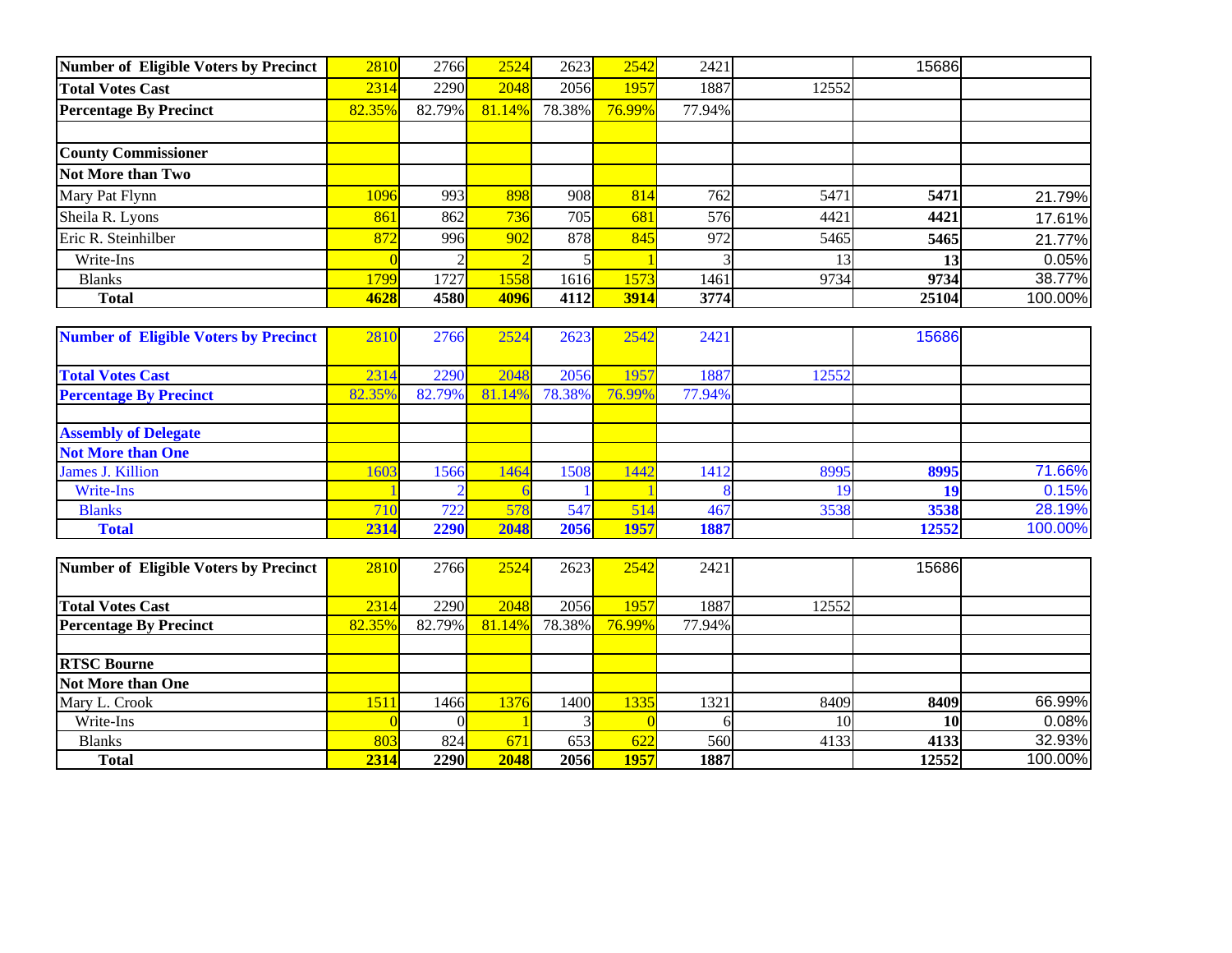| <b>Number of Eligible Voters by Precinct</b> | 2810   | 2766   | 2524   | 2623       | 2542   | 2421   |       | 15686 |         |
|----------------------------------------------|--------|--------|--------|------------|--------|--------|-------|-------|---------|
|                                              |        |        |        |            |        |        |       |       |         |
| <b>Total Votes Cast</b>                      | 2314   | 2290   | 2048   | 2056       | 1957   | 1887   | 12552 |       |         |
| <b>Percentage By Precinct</b>                | 82.359 | 82.79% | 81.14% | 78.38%     | 76.99% | 77.94% |       |       |         |
|                                              |        |        |        |            |        |        |       |       |         |
| <b>RTSC Falmouth</b>                         |        |        |        |            |        |        |       |       |         |
| <b>Not More than One</b>                     |        |        |        |            |        |        |       |       |         |
| Mark A. Mancini                              | 1461   | 1414   | 1334   | 1375       | 1313   | 1301   | 8198  | 8198  | 65.31%  |
| Write-Ins                                    |        |        |        |            |        |        |       |       | 0.07%   |
| <b>Blanks</b>                                | 853    | 874    | 712    | <b>679</b> | 644    | 583    | 4345  | 4345  | 34.62%  |
| <b>Total</b>                                 | 2314   | 2290   | 2048   | 2056       | 1957   | 1887   |       | 12552 | 100.00% |

| Number of Eligible Voters by Precinct | 2810   | 2766   | 2524   | 2623        | 2542   | 2421   |       | 15686 |         |
|---------------------------------------|--------|--------|--------|-------------|--------|--------|-------|-------|---------|
|                                       |        |        |        |             |        |        |       |       |         |
| <b>Total Votes Cast</b>               | 2314   | 2290   | 2048   | 2056        | 1957   | 1887   | 12552 |       |         |
| <b>Percentage By Precinct</b>         | 82.35% | 82.79% | 81.14% | 78.38%      | 76.99% | 77.94% |       |       |         |
|                                       |        |        |        |             |        |        |       |       |         |
| <b>RTSC Marion</b>                    |        |        |        |             |        |        |       |       |         |
| Not More than One                     |        |        |        |             |        |        |       |       |         |
| Elizabeth Magauran                    | 1434   | 1380I  | 1297   | 1346l       | 1279   | 1270   | 8006  | 8006  | 63.78%  |
| Write-Ins                             |        |        |        |             |        |        |       | 13    | 0.10%   |
| <b>Blanks</b>                         | 879    | 910    | 746    | 707         | 678    | 613    | 4533  | 4533  | 36.11%  |
| <b>Total</b>                          | 2314   | 2290   | 2048   | <b>2056</b> | 1957   | 1887   |       | 12552 | 100.00% |

| <b>Number of Eligible Voters by Precinct</b> | 2810   | 2766   | 2524   | 2623       | 2542   | 2421   |       | 15686 |         |
|----------------------------------------------|--------|--------|--------|------------|--------|--------|-------|-------|---------|
|                                              |        |        |        |            |        |        |       |       |         |
| <b>Total Votes Cast</b>                      | 2314   | 2290   | 2048   | 2056       | 1957   | 1887   | 12552 |       |         |
| <b>Percentage By Precinct</b>                | 82.35% | 82.79% | 81.14% | 78.38%     | 76.99% | 77.94% |       |       |         |
|                                              |        |        |        |            |        |        |       |       |         |
| <b>RTSC Sandwich</b>                         |        |        |        |            |        |        |       |       |         |
| <b>Not More than One</b>                     |        |        |        |            |        |        |       |       |         |
| <b>Steven L. Chalke</b>                      | 1497   | 1473   | 1357   | 1404       | 1356   | 1312   | 8394  | 8394  | 66.87%  |
| Write-Ins                                    |        |        |        |            |        |        |       |       | 0.08%   |
| <b>Blanks</b>                                | 822    | 816    | 690    | <b>650</b> | 601    | 569    | 4148  | 4148  | 33.05%  |
| <b>Total</b>                                 | 2314   | 2290   | 2048   | 2056       | 1957   | 1887   |       | 12552 | 100.00% |